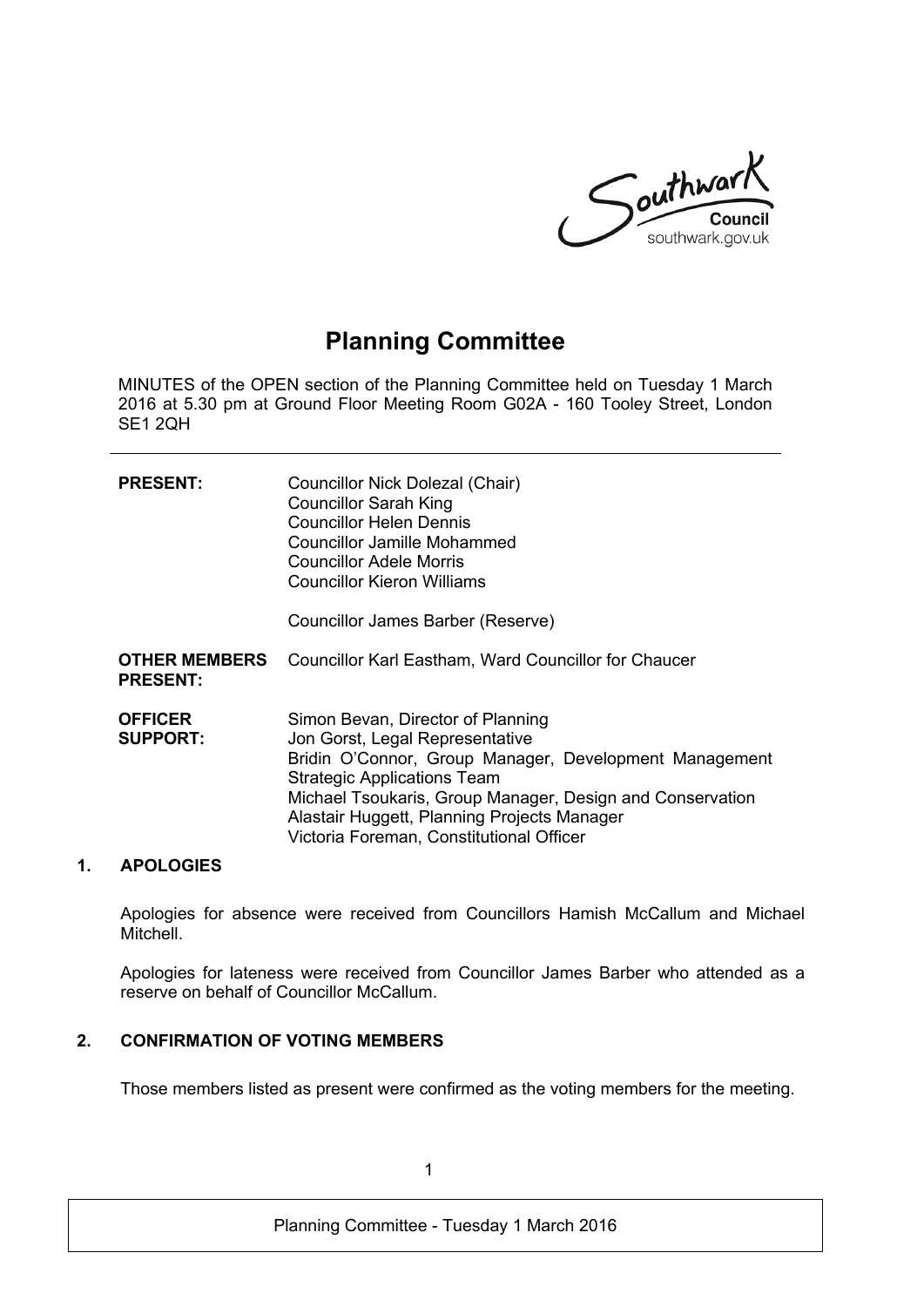# **3. NOTIFICATION OF ANY ITEMS OF BUSINESS WHICH THE CHAIR DEEMS URGENT**

The chair gave notice of the following additional papers which had been circulated prior to the meeting:

- Addendum report relating to agenda items 6.1 and 6.2
- Members pack relating to agenda items 6.1 and 6.2.

The chair also notified the committee of a variation to the order of business. Item 7 would be considered before items 6.1 and 6.2.

## **4. DISCLOSURE OF INTERESTS AND DISPENSATIONS**

Councillor Nick Dolezal declared a non-pecuniary interest in relation to item 6.1 as he was ward councillor; he had been party to representations on the application but had not expressed any views. Councillor Dolezal did not withdraw from the meeting during consideration thereof.

Councillor Helen Dennis declared a non-pecuniary interest in relation to item 6.2 as she was ward councillor; she had been party to representations on the application but had not expressed any views. Councillor Dennis did not withdraw from the meeting during consideration thereof.

Councillor Adele Morris declared a non-pecuniary interest in relation to item 6.2 as she was a tenant in a Trinity House owned property and had been party to representations on the application but had not expressed any views. Councillor Morris did not withdraw from the meeting during consideration thereof.

#### **5. MINUTES**

#### **RESOLVED:**

The minutes of the meeting held on 2 February 2016 were agreed as a correct record and signed by the chair.

# **6. DEVELOPMENT MANAGEMENT**

### **RESOLVED:**

- i. That the determination of planning applications, for formal observations and comments, the instigation of enforcement action and the recipient of the report included in the agenda be considered.
- ii. That the decisions made on the planning applications be subject to the conditions and/or made for the reasons set out in the reports unless otherwise stated.
- iii. That where reasons for decisions or conditions are not included or not as included in the reports to an individual item, they be clearly specified.

## **7. 74-82 RYE LANE IN FRONT OF PECKHAM RYE STATION AND 2-10 BLENHEIM GROVE, LONDON SE15 4RY**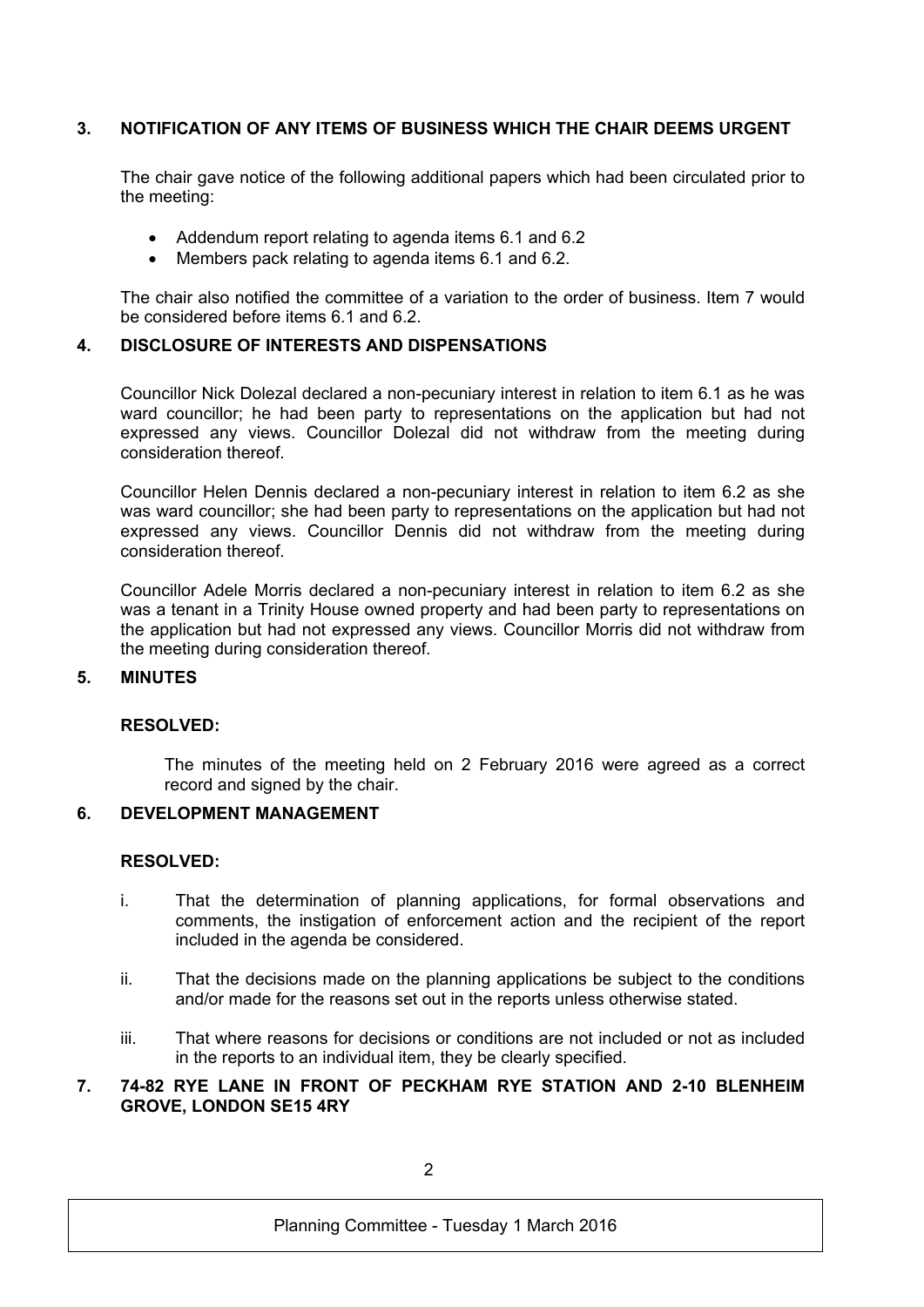Planning application reference 15/AP/4337

Report: see pages 11 - 147 of the agenda and pages 1 - 7 of the addendum report.

### **PROPOSAL**

Creation of a new public square between Peckham Rye Station and Rye Lane following demolition of the arcade buildings currently located between the north and south railway viaducts; refurbishment of the railway arches facing onto the new square and refurbishment and erection of a two storey extension to the building at 2 -10 Blenheim Grove/82 Rye Lane, to provide A1 (retail), A2 (financial and professional), A3 (restaurant/cafe), A5 (hot food takeaway), B1a (offices) and D1 (non-residential institution) uses, together with hard landscaping, public WC and other associated works.

The committee heard an officer's introduction to the report and asked questions of the officer.

The committee heard representations from objectors to the application and asked questions of the objectors.

The applicant and applicant's agent addressed the committee and answered questions arising from their submission.

The committee debated the application and asked further questions of officers, and satisfied itself that any resulting impacts of the scheme had been fully considered as part of the Equalities Impact Assessment.

#### **RESOLVED**:

That planning permission be granted, subject to the conditions as set out in the report and addendum.

### **8. 25-29 HARPER ROAD, LONDON, SE1 6AW AND CROWN COURT, SWAN STREET, LONDON SE1 1DF**

Planning application reference 15/AP/3886

Report: see pages 148 - 193 of the agenda and pages 7 and 8 of the addendum report.

PROPOSAL

Demolition of the existing former Sorting Office and Former Court building and redevelopment to provide 64 residential units (2 studios, 20 x 1b2p, 29 x 2b4p, 8 x 3b5p, 4 x 4b5p, 1 x 4b6p) in three blocks of 4, 5 and 7-storeys in height plus lower ground floor; 299sqm of B1 floorspace together with associated amenity space, landscaping and related ancillary works.

The committee heard an officer's introduction to the report and asked questions of the officer.

The committee heard representations from objectors to the application and asked questions of the objectors.